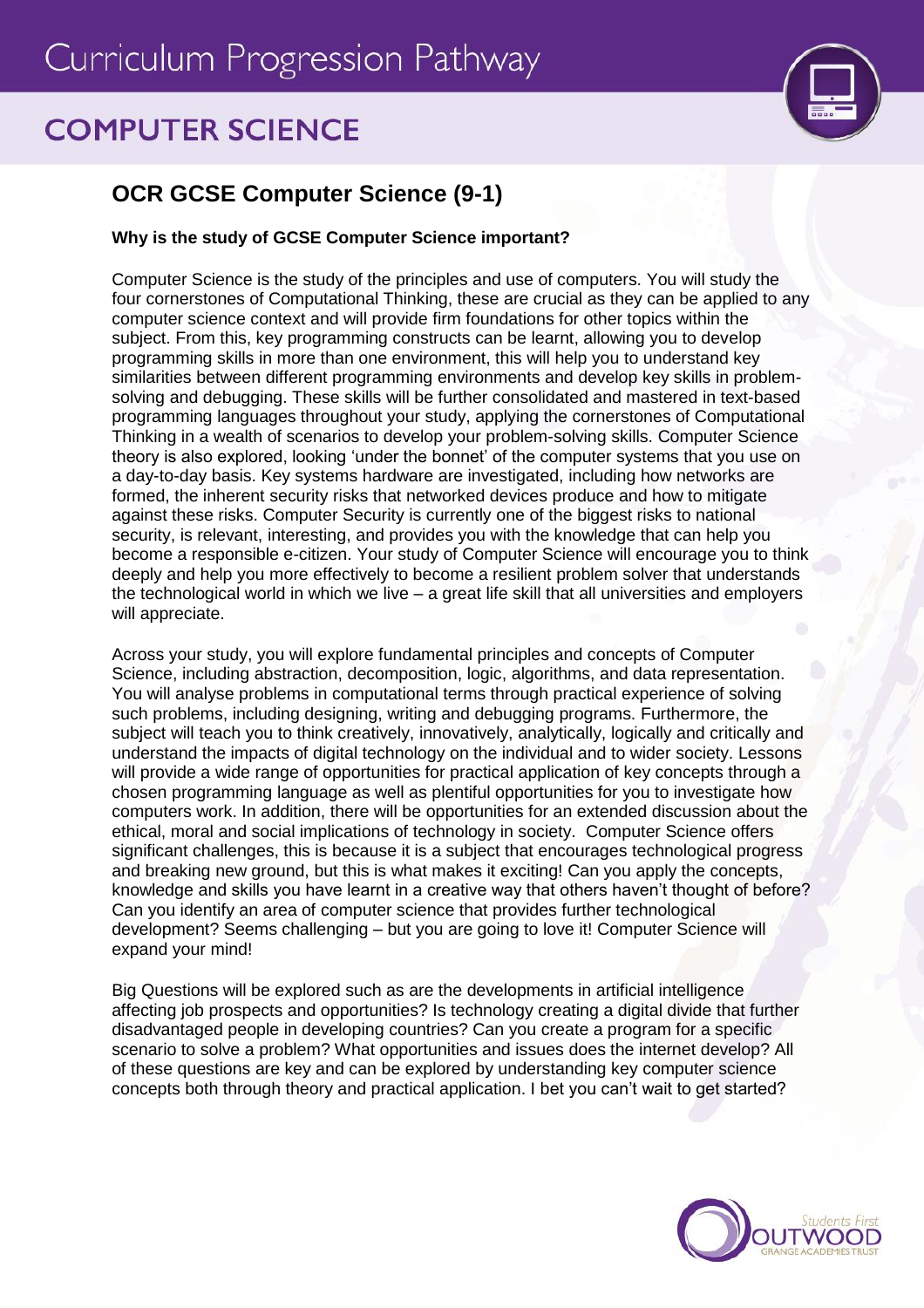#### **What skills will the study of GCSE Computer Science teach you?**

You are a citizen in this world and you need to know how to solve problems using technology and the key concepts involved in the technology that we have become so dependent on. It will teach you to…

- Apply computational thinking techniques (abstraction, decomposition, pattern recognition, algorithms) in a range of scenarios to solve problems.
- Develop resilience by not being afraid of challenges when solving problems, but breaking them down and keep trying.
- Be creative in a subject that may not be renowned for  $it$  there is no limit to creativity when you create the solution.
- How to act responsibly online to ensure that you and others stay safe online.
- Identify the key programming constructs (sequence, selection, iteration) required to solve a problem.
- Apply the key programming constructs (sequence, selection, iteration) to any programming language.
- Work independently and as part of a team to solve complex problems.
- Construct reasoned arguments to ethical, social and moral problems that have arisen due to technology and communicate these in an effective way.
- Identify links between different elements of computer science
- Evaluate different methods of representing data and decide on the most suitable method for presentation/storage

#### **How does your study of GCSE Computer Science support your study in other subjects?**

The study of any subject in our curriculum takes full advantage of links with other subject areas- we term these as interdisciplinary links and we make the most of them because we know that deep learning requires the transference of knowledge and skills from one topic to another. Once you can transfer your learning across topics and subject areas then you are really mastering what you know and how to apply your understanding and skills.

Computer Science touches on so many other subjects such as mathematics as you develop skills in problem-solving, including decomposition (breaking down problems), abstraction (removing unnecessary detail from a problem) and pattern recognition. All of these skills will support your teaching in Mathematics as these are very important in being able to solve mathematics problems in a range of contexts. There are also links with Science as binary logic can be applied to electrical circuits in Physics and much of the technology from Computer Science can be mapped back to core principles of Science. For example, how sensors are used to monitor motion, force and/or pressure. You will learn methods of thinking and research that are widely applicable to other subject areas helping your thinking in all subjects.

#### **How can you deepen your understanding of GCSE Computer Science?**

Across Year 7 to 13, students engage in the Bebras Challenge. This is a national competition run by Oxford University that assesses Computational Thinking skills. Students have the opportunity to take part in this competition and if they are in the 10% nationally, they will be invited to Oxford University to take part in a new challenge.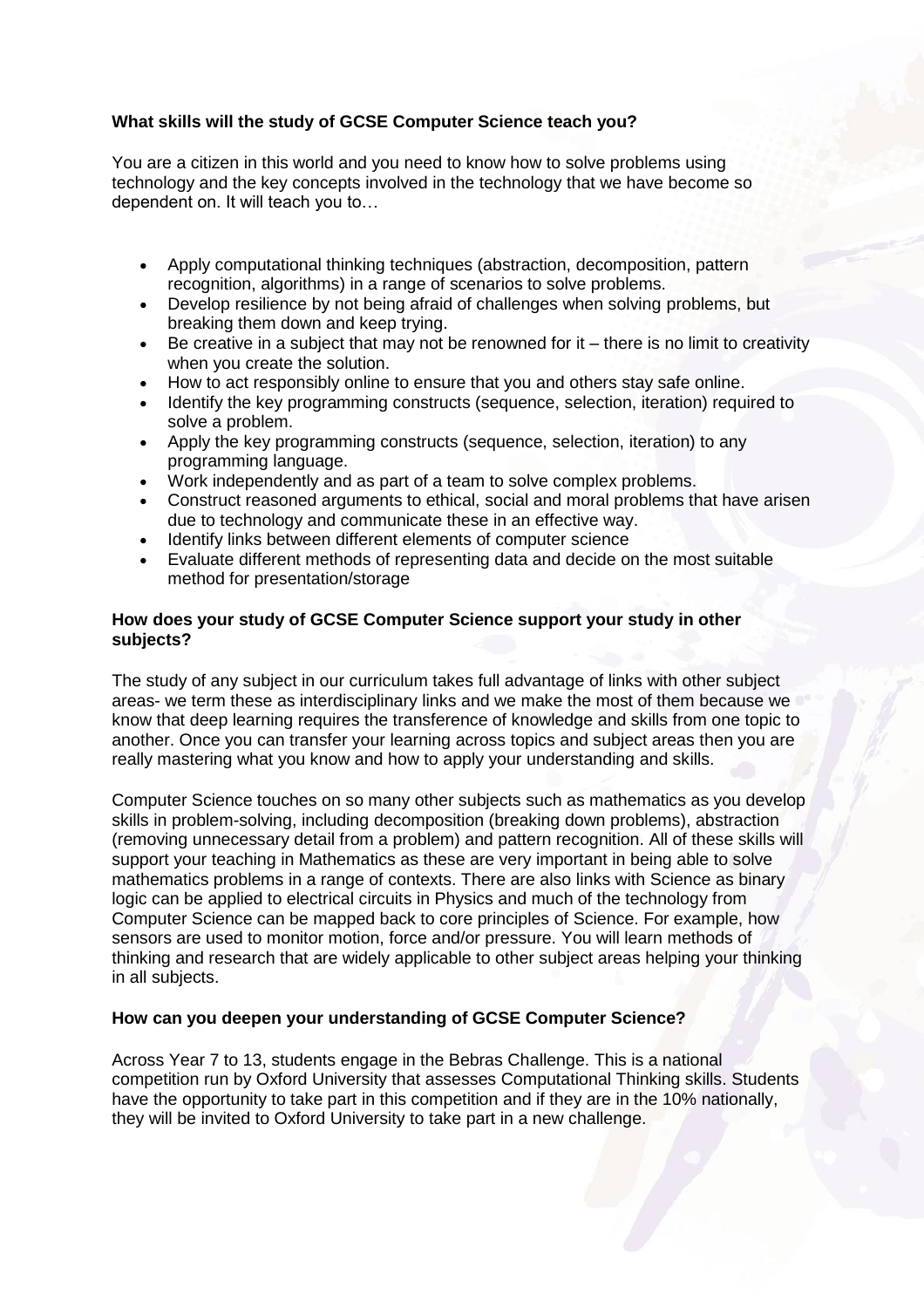#### **How are you assessed in GCSE Computer Science?**

Throughout the Computer Science course, you are assessed using the following assessment objectives which ensure that you can cumulatively build your subject understanding in preparation for future GCSE and A Level study. There are half termly assessment points each year that we term Praising Stars©. For younger years we base our assessment on our subject mapping of the age-related expectations across the curriculum, assessing students' performance at their current stage of study against expectation. At GCSE we make informed predictions informed by our holistic assessment of their progress against the key assessment objectives and their aspirational GCSE targets. These are also the basis for any appropriate support and intervention.

#### **Key Assessment Objectives**

- **AO1 -** Demonstrate knowledge and understanding of the key concepts and principles of Computer Science.
- **AO2 -** Apply knowledge and understanding of key concepts and principles of Computer Science
- **AO3**  Analyse problems in computational terms:
	- o to make reasoned judgements
	- o to design, program, evaluate and refine solutions.

#### **How can GCSE Computer Science support your future?**

Computer Science is offered at most post 16 centres, colleges and prestigious universities either as single honours or a joint honours subject studied alongside other disciplines e.g. Computer Systems Engineering, Computer Games Design, Computer Science & Artificial Intelligence, Mathematics & Computer Science and Computer Forensics. The very fact that you have been able to study Computer Science e.g. computational thinking will help your future application be they for colleges, universities, apprenticeships or employment.

Careers that the study of Computer Science supports include:

- Database administrator
- Software Developer
- Web Application Developer
- Computer Systems Analyst
- Mobile App Developers
- Information Security Analyst
- Computer Network Architect
- Software Tester
- Network Manager